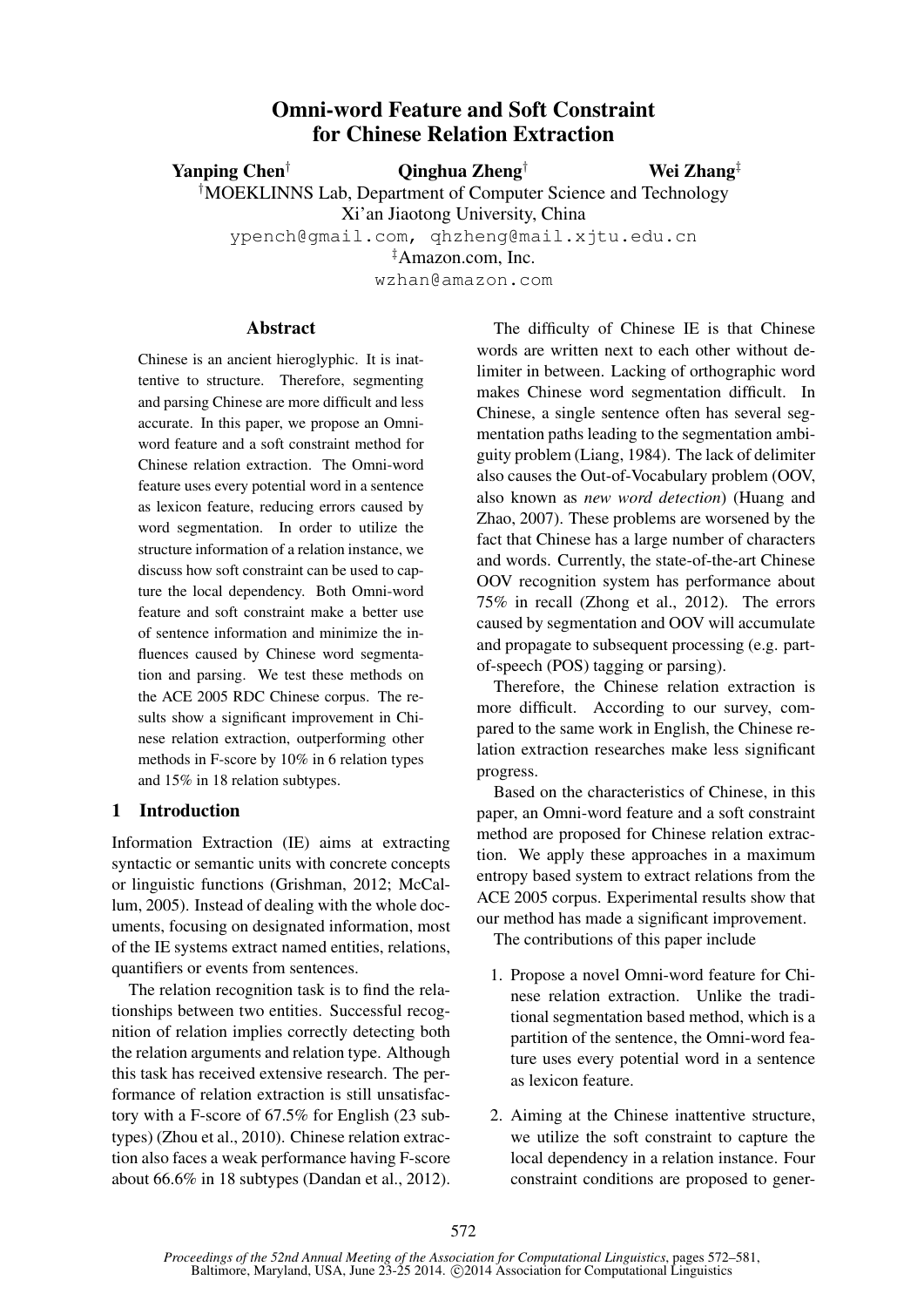ate combined features to capture the local dependency and maximize the classification determination.

The rest of this paper is organized as follows. Section 2 introduces the related work. The Omniword feature and soft constrain are proposed in Section 3. We give the experimental results in Section 3.2 and analyze the performance in Section 4. Conclusions are given in Section 5.

## 2 Related Work

There are two paradigms extracting the relationship between two entities: the Open Relation Extraction (ORE) and the Traditional Relation Extraction (TRE) (Banko et al., 2008).

Based on massive and heterogeneous corpora, the ORE systems deal with millions or billions of documents. Even strict filtrations or constrains are employed to filter the redundancy information, they often generate tens of thousands of relations dynamically (Hoffmann et al., 2010). The practicability of ORE systems depends on the adequateness of information in a big corpus (Brin, 1999). Most of the ORE systems utilize weak supervision knowledge to guide the extracting process, such as: Databases (Craven and Kumlien, 1999), Wikipedia (Wu and Weld, 2007; Hoffmann et al., 2010), Regular expression (Brin, 1999; Agichtein and Gravano, 2000), Ontology (Carlson et al., 2010; Mohamed et al., 2011) or Knowledge Base extracted automatically from Internet (Mintz et al., 2009; Takamatsu et al., 2012). However, when iteratively coping with large heterogeneous data, the ORE systems suffer from the "semantic drift" problem, caused by error accumulation (Curran et al., 2007). Agichtein, Carlson and Fader et al. (2010; 2011; 2000) propose syntactic and semantic constraints to prevent this deficiency. The soft constraints, proposed in this paper, are combined features like these syntactic or semantic constraints, which will be discussed in Section 3.2.

The TRE paradigm takes hand-tagged examples as input, extracting predefined relation types (Banko et al., 2008). The TRE systems use techniques such as: Rules (Regulars, Patterns and Propositions) (Miller et al., 1998), Kernel method (Zhang et al., 2006b; Zelenko et al., 2003), Belief network (Roth and Yih, 2002), Linear programming (Roth and Yih, 2007), Maximum entropy (Kambhatla, 2004) or SVM (GuoDong et al., 2005). Compared to the ORE systems, the TRE systems have a robust performance. Disadvantages of the TRE systems are that the manually annotated corpus is required, which is timeconsuming and costly in human labor. And migrating between different applications is difficult. However, the TRE systems are evaluable and comparable. Different systems running on the same corpus can be evaluated appropriately.

In the field of Chinese relation extraction, Liu et al. (2012) proposed a convolution tree kernel. Combining with external semantic resources, a better performance was achieved. Che et al. (2005) introduced a feature based method, which utilized lexicon information around entities and was evaluated on Winnow and SVM classifiers. Li and Zhang et al. (2008; 2008) explored the position feature between two entities. For each type of these relations, a SVM was trained and tested independently. Based on *Deep Belief Network*, Chen et al. (2010) proposed a model handling the high dimensional feature space. In addition, there are mixed models. For example, Lin et al. (2010) employed a model, combining both the feature based and the tree kernel based methods.

Despite the popularity of kernel based method, Huang et al. (2008) experimented with different kernel methods and inferred that simply migrating from English kernel methods can result in a bad performance in Chinese relation extraction. Chen and Li et al. (2008; 2010) also pointed out that, due to the inaccuracy of Chinese word segmentation and parsing, the tree kernel based approach is inappropriate for Chinese relation extraction. The reason of the tree kernel based approach not achieve the same level of accuracy as that from English may be that segmenting and parsing Chinese are more difficult and less accurate than processing English.

In our research, we proposed an Omni-word feature and a soft constraint method. Both approaches are based on the Chinese characteristics. Therefore, better performance is expected. In the following, we introduce the feature construction, which discusses the proposed two approaches.

# 3 Feature Construction

In this section, the employed candidate features are discussed. And four constraint conditions are proposed to transform the candidate features into combined features. The soft constraint is the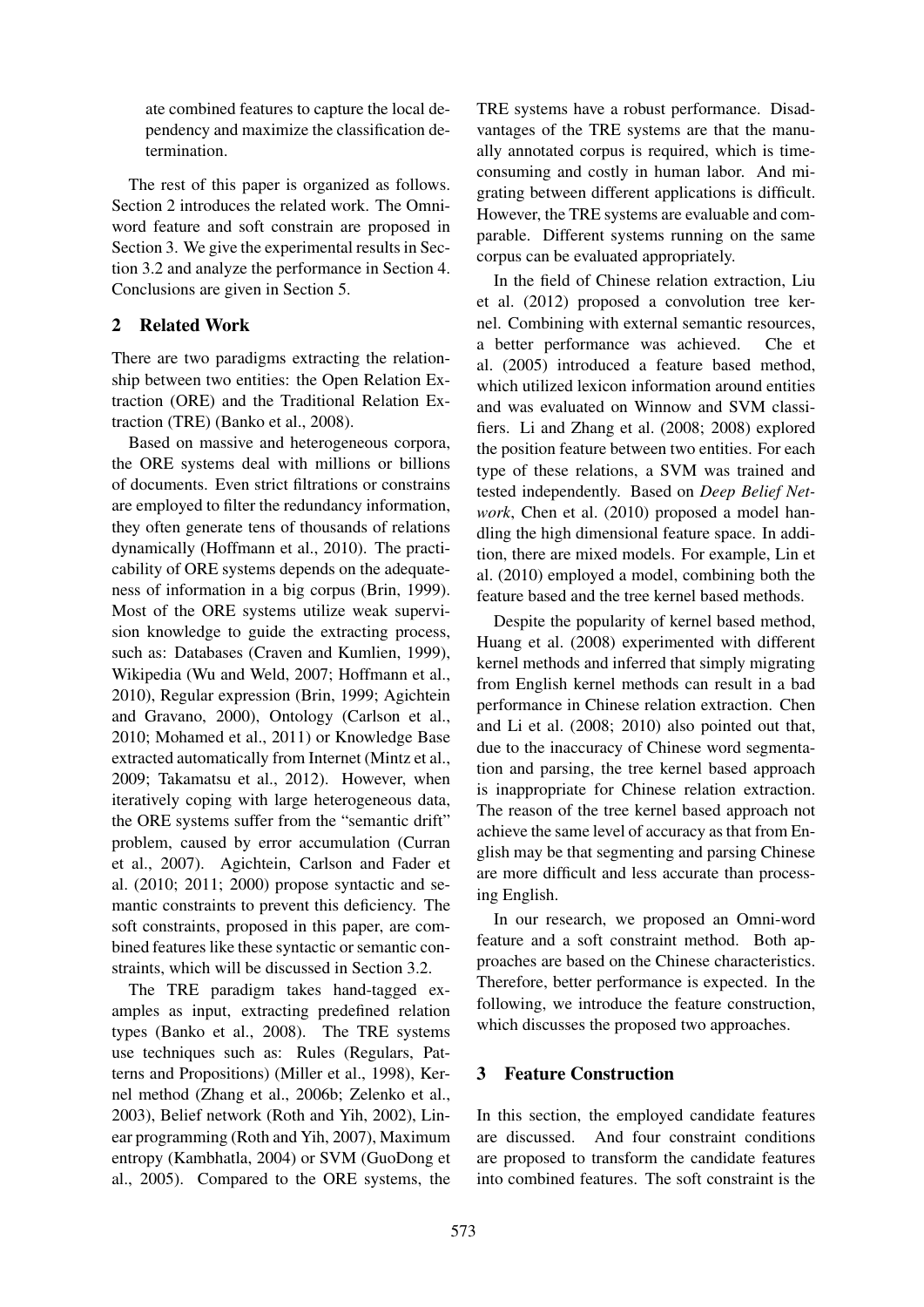method to generate the combine features<sup>1</sup>.

## 3.1 Candidate Feature Set

In the ACE corpus, an *entity* is an object or set of objects in the world. An *entity mention* is a reference to an entity. The entity mention is annotated with its full *extent* and its *head*, referred to as the *extend mention* and the *head mention* respectively. The extent mention includes both the head and its modifiers. Each *relation* has two entities as arguments: Arg-1 and Arg-2, referred to as E1 and E2. A *relation mention* (or instance) is the embodiment of a relation. It is referred by the sentence (or clause) in which the relation is located in. In our work, we focus on the detection and recognition of relation mention.

Relation identification is handled as a classification problem. Entity-related information (e.g. head noun, entity type, subtype, CLASS, LDC-TYPE, etc.) are supposed to be known and provided by the corpus. In our experiment, the entity type, subtype and the head noun are used.

All the employed features are simply classified into five categories: *Entity Type and Subtype*, *Head Noun*, *Position Feature*, *POS Tag* and *Omniword Feature*. The first four are widely used. The last one is proposed in this paper and is discussed in detail.

Entity Type and Subtype: In ACE 2005 RDC Chinese corpus, there are 7 entity types (Person, Organization, GPE, Location, Facility, Weapon and Vehicle) and 44 subtypes (e.g. Group, Government, Continent, etc.).

Head Noun: The head noun (or head mention) of entity mention is manually annotated. This feature is useful and widely used.

Position Feature: The position structure between two entity mentions (extend mentions). Because the entity mentions can be nested, two entity mentions may have four coarse structures: "E1 is before E2", "E1 is after E2", "E1 nests in E2" and "E2 nests in E1", encoded as: 'E1\_B\_E2', 'E1 A E2', 'E1 N E2' and 'E2 N E1'.

POS Tag: In our model, we use only the adjacent entity POS tags, which lie in two sides of the entity mention. These POS tags are labelled by the ICTCLAS package<sup>2</sup>. The POS tags are not used independently. It is encoded by combining

the POS tag with the adjacent entity mention information. For example 'E1 Right n' means that the right side of the first entity is a noun ("n").

Omni-word Feature: The notion of "word" in Chinese is vague and has never played a role in the Chinese philological tradition (Sproat et al., 1996). Some Chinese segmentation performance has been reported precision scores above 95% (Peng et al., 2004; Xue, 2003; Zhang et al., 2003). However, for the same sentence, even native peoples in China often disagree on word boundaries (Hoosain, 1992; Yan et al., 2010). Sproat et al. (1996) has showed that there is a consistence of 75% on the segmentation among different native Chinese speakers. The word-formation of Chinese also implies that the meanings of a compound word are made up, usually, by the meanings of words that contained in it (Hu and Du, 2012). So, fragments of phrase are also informative.

Because high precision can be received by using simple lexical features (Kambhatla, 2004; Li et al., 2008). Making better use of such information is beneficial. In consideration of the Chinese characteristics, we use *every potential word in a relation mention* as the lexical features. For example, relation mention '台北大安森林公园' (Taipei Daan Forest Park) has a "PART-WHOLE" relation type. The traditional segmentation method may generate four lexical features {'台北', '大安', '森 林', '公园'}, which is a partition of the relation mention. On the other hand, the Omni-word feature denoting all the possible words in the relation mention may generate features as:

Most of these features are nested or overlapped mutually. So, the traditional character-based or word-based feature is only a subset of the Omniword feature. To extract the Omni-word feature, only a lexicon is required, then scan the sentence to collect every word.

Because the number of lexicon entry determines the dimension of the feature space, performance of Omni-word feature is influenced by the lexicon being employed. In this paper, we generate the lexicon by merging two lexicons. The first lexicon

<sup>&</sup>lt;sup>1</sup>If without ambiguity, we also use the terminology of "soft constraint" denoting features generated by the employed constraint conditions.

<sup>2</sup>http://ictclas.org/

<sup>{</sup>'台', '北', '大', '安', '森', '林', '公', '园', '台北', '大安', '森林', '公园', '森林公园', '大安森林公园'} 3

<sup>&</sup>lt;sup>3</sup>The generated Omni-word features dependent on the employed lexicon.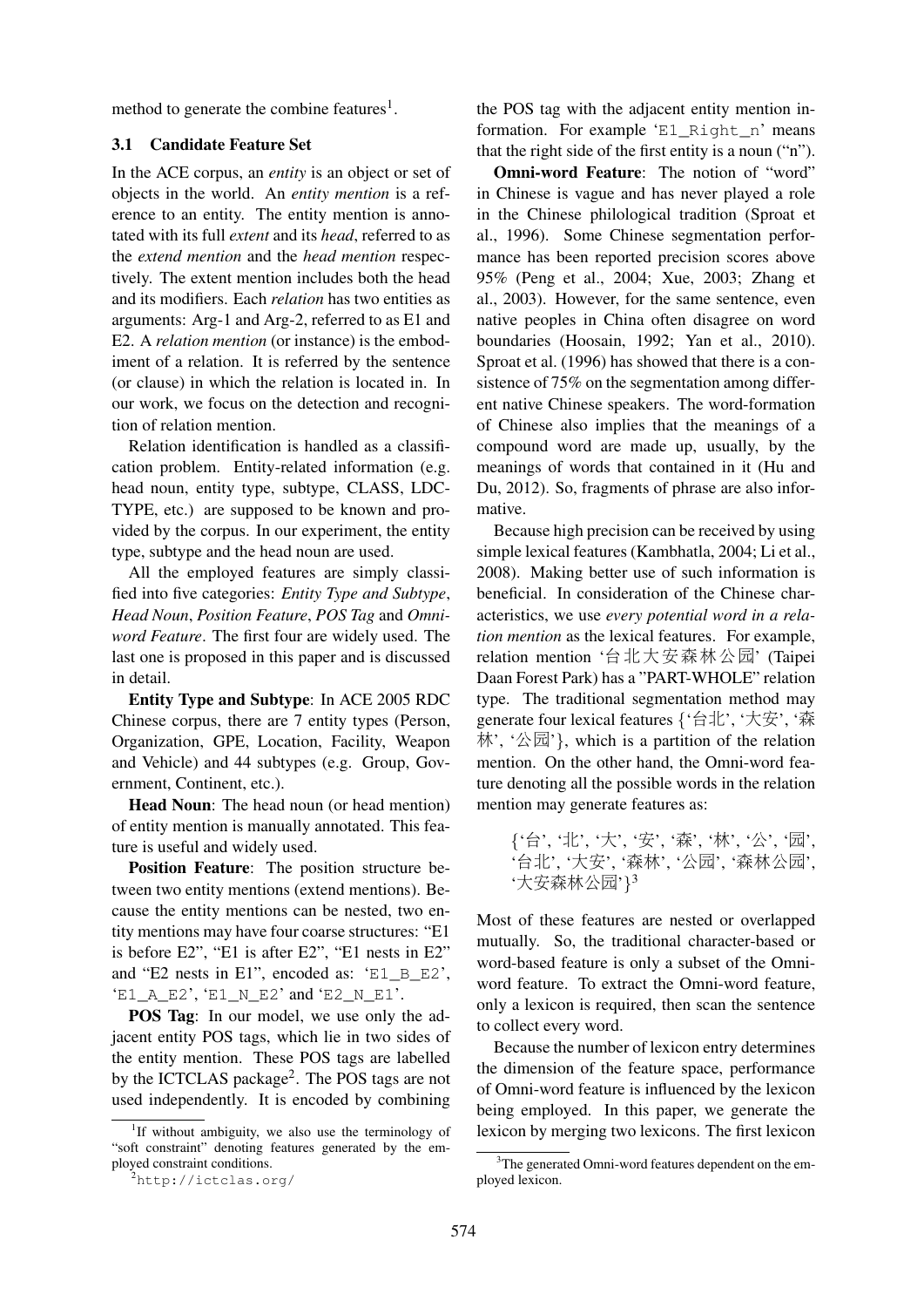is obtained by segmenting every relation instance using the ICTCLAS package, collecting very word produced by ICTCLAS. Because the ICTCLAS package was trained on annotated corpus containing many meaningful lexicon entries. We expect this lexicon to improve the performance. The second lexicon is *the Lexicon Common Words in Contemporary Chinese*<sup>4</sup> .

Despite the Omni-word can be seen as a subset of n-Gram feature. It is not the same as the n-Gram feature. N-Gram features are more fragmented. In most of the instances, the n-Gram features have no semantic meanings attached to them, thus have varied distributions. Furthermore, for a single Chinese word, occurrences of 4 characters are frequent. Even 7 or more characters are not rare. Because Chinese has plenty of characters<sup>5</sup>, when the corpus becoming larger, the n-Gram (n¿4) method is difficult to be adopted. On the other hand, the Omni-word can avoid these problems and take advantages of Chinese characteristics (the word-formation and the ambiguity of word segmentation).

#### 3.2 Soft Constraint

The structure information (or dependent information) of relation instance is critical for recognition. However, even in English, "deeper" analysis (e.g. logical syntactic relations or predicate-argument structure) may suffer from a worse performance caused by inaccurate chunking or parsing. Hence, the local dependency contexts around the relation arguments are more helpful (Zhao and Grishman, 2005). Zhang et al. (2006a) also showed that Path-enclosed Tree (PT) achieves the best performance in the kernel based relation extraction. In this field, the tree kernel based method commonly uses the parse tree to capture the structure information (Zelenko et al., 2003; Culotta and Sorensen, 2004). On the other hand, the feature based method usually uses the combined feature to capture such structure information (GuoDong et al., 2005; Kambhatla, 2004).

In the open relation extraction domain, syntactic and semantic constraints are widely employed to prevent the "semantic drift" problem. Such constraints can also be seen as structural constraint.

Most of these constraints are hard constraints. Any relation instance violating these constraints (or below a predefined threshold) will be abandoned. For example, Agichtein and Gravano (2000) generates patterns according to a *confidence threshold*  $(\tau_t)$ . Fader et al. (2011) utilizes a *confidence function*. And Carlson et al. (2010) filters candidate instances and patterns using the number of times they co-occurs.

Deleting of relation instances is acceptable for open relation extraction because it always deals with a big data set. But it's not suitable for traditional relation extraction, and will result in a low recall. Utilizing the notion of combined feature (GuoDong et al., 2005; Kambhatla, 2004), we replace the hard constraint by the soft constraint. Each soft constraint (combined feature) has a parameter trained by the classifier indicating the discrimination ability it has. No subjective or priori judgement is adopted to delete any potential determinative constraint (except for the reason of dimensionality reduction).

Most of the researches make use of the combined feature, but rarely analyze the influence of the approaches we combine them. In this paper, we use the soft constraint to model the local dependency. It is a subset of the combined feature, generated by four constraint conditions: *singleton*, *position sensitive*, *bin sensitive* and *semantic pair* . For every employed candidate feature, an appropriate constraint condition is selected to combine them with additional information to maximize the classification determination.

Singleton: A feature is employed as a singleton feature when it is used without combining with any information. In our experiments, only the *position feature* is used as singleton feature.

Position Sensitive: A position sensitive feature has a label indicating which entity mention it depends on. In our experiment, the *Head noun* and *POS Tag* are utilized as position sensitive features, which has been introduced in Section 3.1. For example, '台北\_E1' means that the head noun '台  $\pm$ <sup>2</sup> depend on the first entity mention.

Semantic Pair: Semantic pair is generated by combining two semantic units. Two kinds of semantic pair are employed. Those are generated by combining two entity types or two entity subtypes into a semantic pair. For example, 'Person\_Location' denotes that the type of the first relation argument is a "Person" (entity

<sup>4</sup> Published by *Ministry of Education of the People's Republic of China* in 2008, containing 56,008 entries.

<sup>&</sup>lt;sup>5</sup>Currently, at least 13000 characters are used by native Chinese people. *Modern Chinese Dictionary*: http: //www.cp.com.cn/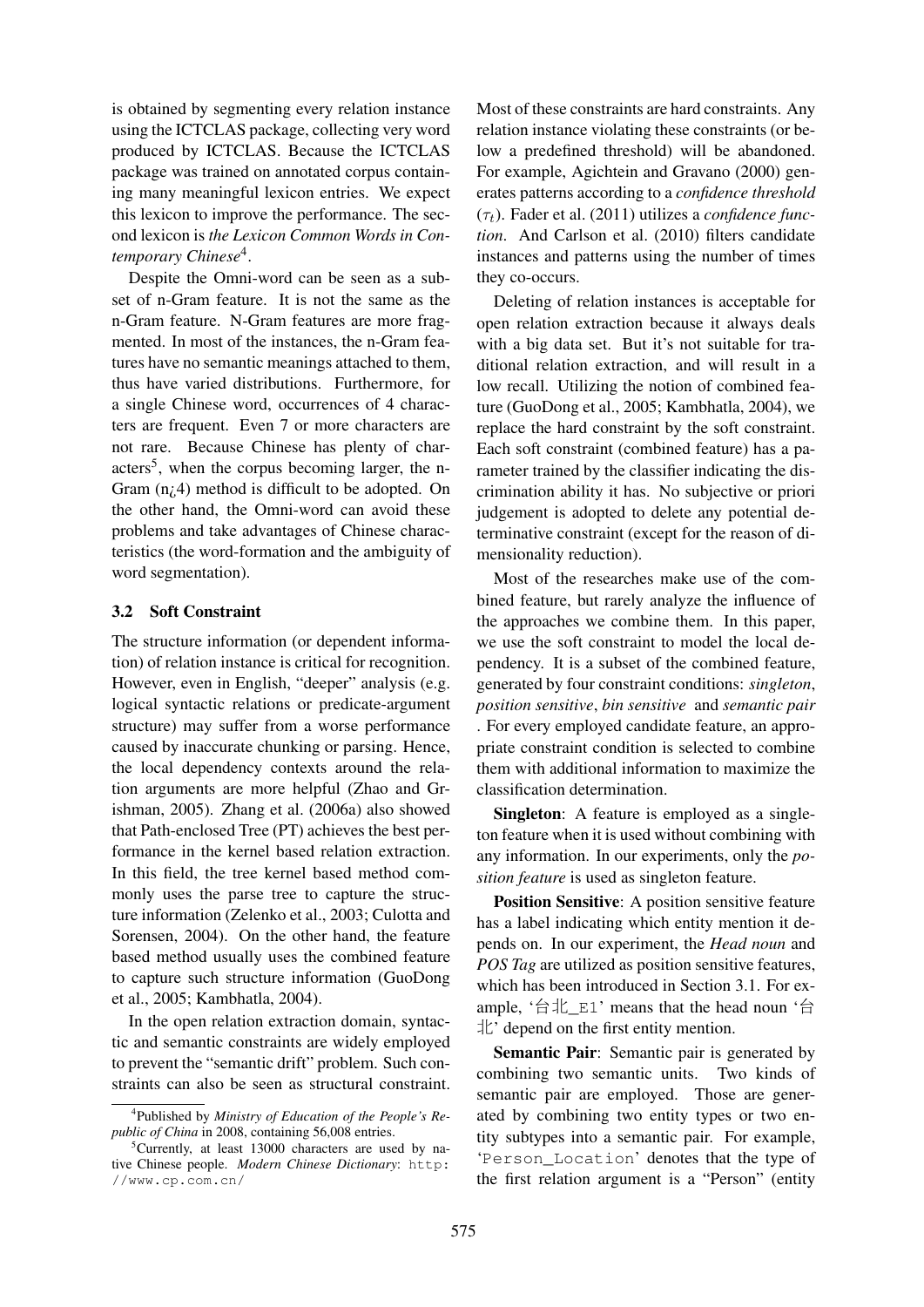type) and the second is a "Location" (entity type). Semantic pair can capture both the semantic and structure information in a relation mention.

Bin Sensitive: In our study, *Omni-word feature* is not added as "bag of words". To use the Omniword feature, we segment each relation mention by two entity mentions. Together with the two entity mentions, we get five parts: "FIRST", "MID-DLE", "END", "E1" and "E2" (or less, if the two entity mentions are nested). Each part is taken as an independent bin. A flag is used to distinguish them. For example, '台北\_Bin\_F', '台 北\_Bin\_E1' and '台北\_Bin\_E' mean that the lexicon entry '台北' appears in three bins: the FIRST bin, the first entity mention (E1) bin and the END bin. They will be used as three independent features.

To sum up, among the five candidate feature sets, the position feature is used as a singleton feature. Both head noun and POS tag are position sensitive. Entity types and subtypes are employed as semantic pair. Only Omni-word feature is bin sensitive. In the following experiments, focusing on Chinese relation extraction, we will analyze the performance of candidate feature sets and study the influence of the constraint conditions.

sectionExperiments

In this section, methodologies of the Omniword feature and the soft constraint are tested. Then they are compared with the state-of-the-art methods.

#### 3.3 Settings and Results

We use the ACE 2005 RDC Chinese corpus, which was collected from newswires, broadcasts and weblogs, containing 633 documents with 6 major relation types and 18 subtypes. There are 8,023 relations and 9,317 relation mentions. After deleting 5 documents containing wrong annotations<sup>6</sup>, we keep 9,244 relation mentions as positive instances.

To get the negative instances, each document is segmented into sentences<sup>7</sup>. Those sentences that do not contain any entity mention pair are deleted. For each of the remained sentences, we iteratively extract every entity mention pair as the arguments of relation instances for predicting. For example, suppose a sentence has three entity mentions: A,B

and C. Because the relation arguments are order sensitive, six entity mention pairs can be generated: [A,B], [A,C], [B,C], [B,A], [C,A] and [C,B]. After discarding the entity mention pairs that were used as positive instances, we generated 93,283 negative relation instances labelled as "OTHER". Then, we have 7 relation types and 19 subtypes.

A maximum entropy multi-class classifier is trained and tested on the generated relation instances. We adopt the five-fold cross validation for training and testing. Because we are interested in the 6 annotated major relation types and the 18 subtypes, we average the results of five runs on the 6 positive relation types (and 18 subtypes) as the final performance. F-score is computed by

$$
\frac{2 \times (Precision \times Recall)}{Precision + Recall}
$$

To implement the maximum entropy model, the toolkit provided by Le (2004) is employed. The iteration is set to 30.

Five candidate feature sets are employed to generate the combined features. The *entity type and subtype*, *head noun*, *position feature* are referred to as  $\mathcal{F}_{thp}^8$ . The POS tags are referred to as  $\mathcal{F}_{pos}$ . The Omni-word feature set is denoted by  $\mathcal{F}_{ow}$ .

Table 1 gives the performance of our system on the 6 types and 18 subtypes. Note that, in this paper, bare numbers and numbers in the parentheses represent the results of the 6 types and the 18 subtypes respectively.

Table 1: Performance on Type (Subtype)

| <b>Features</b>                                                  | P       | R       | F       |
|------------------------------------------------------------------|---------|---------|---------|
|                                                                  | 61.51   | 48.85   | 54.46   |
| $\mathcal{F}_{thp}$                                              | (52.92) | (36.92) | (43.49) |
|                                                                  | 80.16   | 75.45   | 77.74   |
| $\mathcal{F}_{ow}$                                               | (66.98) | (54.85) | (60.31) |
|                                                                  | 83.93   | 77.81   | 80.76   |
| $\mathcal{F}_{thp} \cup \mathcal{F}_{pos}$                       | (69.83) | (61.63) | (65.47) |
|                                                                  | 92.40   | 88.37   | 90.34   |
| $\mathcal{F}_{thp} \cup \mathcal{F}_{ow}$                        | (81.94) | (70.69) | (75.90) |
|                                                                  | 92.26   | 88.51   | 90.35   |
| $\mathcal{F}_{thp} \cup \mathcal{F}_{pos} \cup \mathcal{F}_{ow}$ | (80.52) | (70.96) | (75.44) |

In Row 1, because  $\mathcal{F}_{thp}$  are features directly obtained from annotated corpus, we take this per-

 ${}^{6}$ DAVYZW<sub>-</sub>{20041230.1024, 20050110.1403, 20050111.1514, 20050127.1720, 20050201.1538}.

 $7$ The five punctuations are used as sentence boundaries: Period  $(\circ)$ , Question mark  $(?)$ , Exclamatory mark  $(!)$ , Semicolon (; ) and Comma (, ).

<sup>&</sup>lt;sup>8</sup>"thp" is an acronym of "type, head, position". Features in  $\mathcal{F}_{thp}$  are the candidate features combined with the corresponding constraint conditions. The following  $\mathcal{F}_{pos}$  and  $\mathcal{F}_{ow}$ are the same.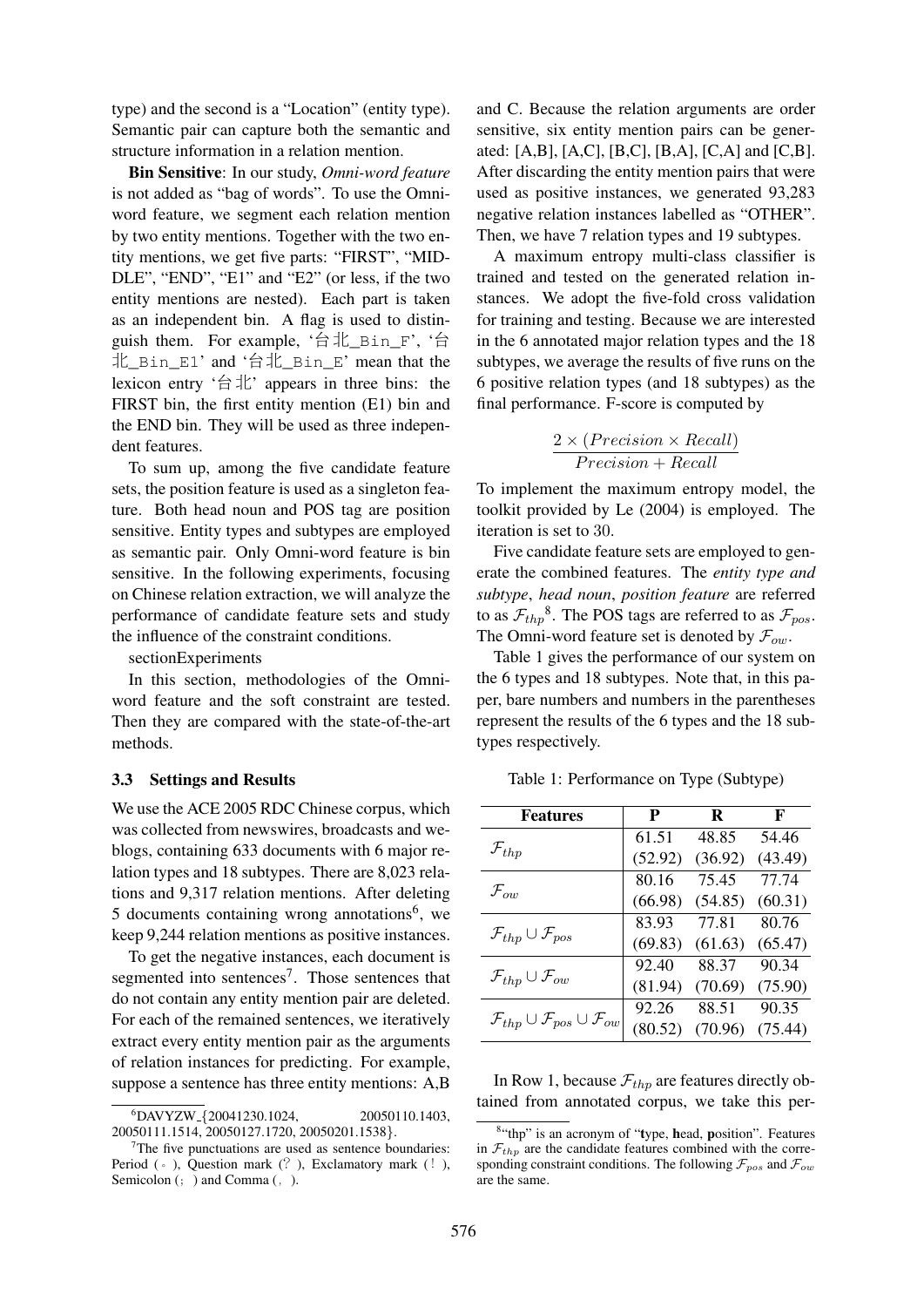formance as our referential performance. In Row 2, with only the  $\mathcal{F}_{ow}$  feature, the F-score already reaches 77.74% in 6 types and 60.31% in 18 subtypes. The last row shows that adding the  $\mathcal{F}_{pos}$  almost has no effect on the performance when both the  $\mathcal{F}_{thp}$  and  $\mathcal{F}_{ow}$  are in use. The results show that  $\mathcal{F}_{ow}$  is effective for Chinese relation extraction.

The superiorities of Owni-word feature depend on three reasons. First, the specificity of Chinese word-formation indicates that the subphrases of Chinese word (or phrase) are also informative. Second, most of relation instances have limited context. The Owni-word feature, utilizing every possible word in them, is a better way to capture more information. Third, the entity mentions are manually annotated. They can precisely segment the relation instance into corresponding bins. Segmentation of bins bears the sentence structure information. Therefore, the Owni-word feature with bin information can make a better use of both the syntactic information and the local dependency.

#### 3.4 Comparison

Various systems were proposed for Chinese relation extraction. We mainly focus on systems trained and tested on the ACE corpus. Table 2 lists three systems.

| <b>System</b>         | P       | R       | F       |
|-----------------------|---------|---------|---------|
| Che et al. (2005)     | 76.13   | 70.18   | 73.27   |
| Zhang et al. $(2011)$ | 80.71   | 62.48   | 70.43   |
|                       | (77.75) | (60.20) | (67.86) |
| Liu et al. (2012)     | 81.1    | 61.0    | 69.0    |
|                       | (79.1)  | (57.5)  | (66.6)  |

Table 2: Survey of Other Systems

Che et al. (2005) was implemented on the ACE 2004 corpus, with 2/3 data for training and 1/3 for testing. The performance was reported on 7 relation types: 6 major relation types and the none relation (or negative instance). Zhang et al. (2011) was based on the ACE 2005 corpus with 75% data for training and 25% for testing. Performances about the 7 types and 19 subtypes were given. Both of them are feature based methods. Liu et al. (2012) is a kernel based method evaluated on the ACE 2005 corpus. The five-fold cross validation was used and declared the performances on 6 relation types and 18 subtypes.

The data preprocessing makes differences from our experiments to others. In order to give a better comparison with the state-of-the-art methods, based on our experiment settings and data, we implement the two feature based methods proposed by Che et al. (2005) and Zhang et al. (2011) in Table 2. The results are shown in Table 3.

In Table 3, Ei  $(i \in 1, 2)$  represents entity mention. "Order" in Che et al. (2005) denotes the position structure of entity mention pair. Four types of order are employed (the same as ours).  $Word_{Ei+k}$ and  $POS_{E_{i}+k}$  are the words and POS of Ei, " $\pm k$ " means that it is the kth word (of POS) after  $(+)$ or before (-) the corresponding entity mention. In this paper,  $k = 1$  and  $k = 2$  were set.

In Row 2, the "Uni-Gram" represents the Unigram features of internal and external character sequences. Internal character sequences are the four entity extend and head mentions. Five kinds of external character sequences are used: one In-Between character sequence between E1 and E2 and four character sequences around E1 and E2 in a given window size  $w$ <sub>-S</sub>. The  $w$ <sub>-S</sub> is set to 4. The "Bi-Gram" is the 2-gram feature of internal and external character sequences. Instead of the 4 position structures, the 9 position structures are used. Please refer to Zhang et al. (2011) for the details of these 9 position structures.

In Table 3, it is shown that our system outperforms other systems, in F-score, by 10% on 6 relation types and by 15% on 18 subtypes.

For researchers who are interested in our work, the source code of our system and our implementations of Che et al. (2005) and Zhang et al. (2011) are available at https://github. com/YPench/CRDC.

#### 4 Discussion

In this section, we analyze the influences of employed feature sets and constraint conditions on the performances.

Most papers in relation extraction try to augment the number of employed features. In our experiment, we found that this does not always guarantee the best performance, despite the classifier being adopted is claimed to control these features independently. Because features may interact mutually in an indirect way, even with the same feature set, different constraint conditions can have significant influences on the final performance.

In Section 3, we introduced five candidate feature sets. Instead of using them as independent features, we combined them with additional in-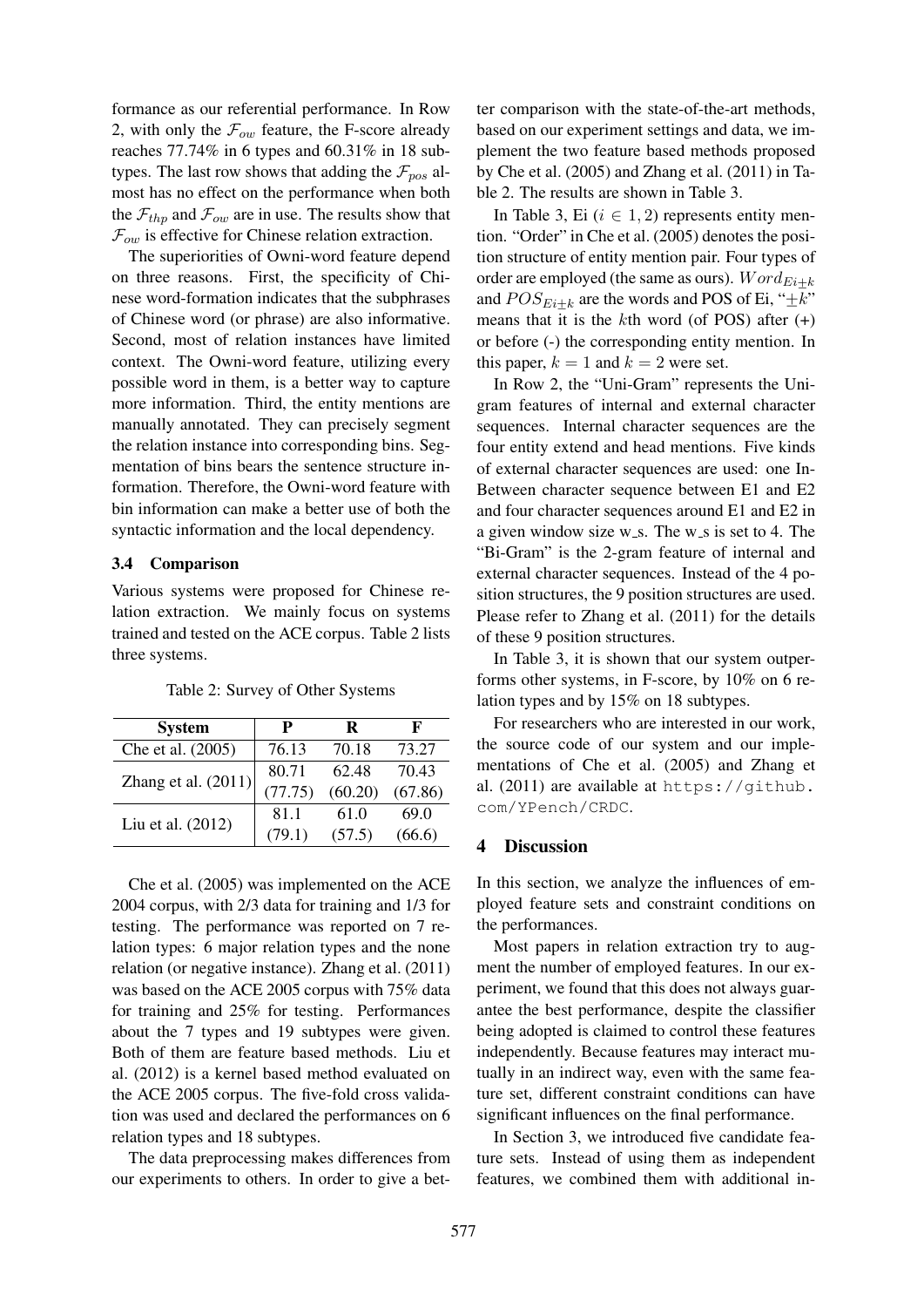| <b>System</b>        | <b>Feature Set</b>                                               | D       | R       | F       |
|----------------------|------------------------------------------------------------------|---------|---------|---------|
| (Che et al., 2005)   | Ei.Type, Ei.Subtype, Order, $Word_{E_{i+1}}$ ,                   | 84.81   | 75.69   | 79.99   |
|                      | $Word_{E_{i+2}}, POS_{E_{i+1}},POS_{E_{i+2}}$                    | (64.89) | (52.99) | (58.34) |
| (Zhang et al., 2011) | Ei.Type, Ei.Subtype, 9 Position Feature,                         | 79.56   | 72.99   | 76.13   |
|                      | Uni-Gram, Bi-Gram                                                | (66.78) | (54.56) | (60.06) |
| Ours                 |                                                                  | 92.26   | 88.51   | 90.35   |
|                      | $\mathcal{F}_{thp} \cup \mathcal{F}_{pos} \cup \mathcal{F}_{ow}$ | (80.52) | (70.96) | (75.44) |

Table 3: Comparing With the State-of-the-Art Methods

formation. We proposed four constraint conditions to generate the soft constraint features. In Table 4, the performances of candidate features are compared when different constraint conditions was employed.

In Column 3 of Table 4 (Constraint Condi**tion**), (1), (2), (3), (4) and (5) stand for the referential feature sets<sup>9</sup> in Table 1. Symbol "/" means that the corresponding candidate features in the referential feature set are substituted by the new constraint condition. Par in Column 4 is the number of parameters in the trained maximum entropy model, which indicate the model complexity. I in Column 5 is the influence on performance. "-" and "+" mean that the performance is decreased or increased.

The first observation is that the combined features are more powerful than used as *singletons*. Model parameters are increased by the combined features. Increasing of parameters projects the relation extraction problem into a higher dimensional space, making the decision boundaries become more flexible.

The named entities in the ACE corpus are also annotated with the CLASS and LDCTYPE labels. Zhou et al. (2010) has shown that these labels can result in a weaker performance. Row 1, 2 and 3 show that, no matter how they are used, the performances decrease obviously. The reason of the performance degradation may be caused by the problem of over-fitting or data sparseness.

At most of the time, increase of model parameters can result in a better performance. Except in Row 8 and Row 11, when two *head nouns* of entity pair were combined as *semantic pair* and when *POS tag* were combined with the entity type, the performances are decreased. There are 7356 head nouns in the training set. Combining two head nouns may increase the feature space by  $7356 \times (7356 - 1)$ . Such a large feature space makes the occurrence of features close to a random distribution, leading to a worse data sparseness.

In Row 4, 10 and 13, these features are used as *singleton*, the performance degrades considerably. This means that, the missing of sentence structure information on the employed features can lead to a bad performance.

Row 9 and 12 show an interesting result. Comparing the reference set (5) with the reference set (3), the *Head noun* and *adjacent entity POS tag* get a better performance when used as *singletons*. These results reflect the interactions between different features. Discussion of this issue is beyond this paper's scope. In this paper, for a better demonstration of the constraint condition, we still use the *Position Sensitive* as the default setting to use the *Head noun* and the *adjacent entity POS tag*.

Row 13 and 14 compare the *Omni-word feature* (*By-Omni-word*) with the traditional segmentation based feature (*By-Segmentation*). *By-Segmentation* denotes the traditional segmentation based feature set generated by a segmentation tool, collecting every output of relation mention. In this place, the ICTCLAS package is adopted too.

Conventionally, if a sentence is perfectly segmented, *By-Segmentation* is straightforward and effective. But, our experiment shows different observations. Row 13 and 14 show that the *Omniword* method outperforms the traditional method. Especially, when the *bin* information is used (Row 15), the performance of *Omni-word feature* increases considerably.

Row 14 shows that, compared with the traditional method, the Omni-word feature improves the performance by about 8.79% in 6 relation types and 11.83% in 18 subtypes in F-core. Such improvement may reside in the three reasons discussed in Section 3.3.

In short, from Table 4 we have seen that the *en-*

<sup>&</sup>lt;sup>9</sup>(1), (2), (3), (4) and (5) denote  $\mathcal{F}_{thp}$ ,  $\mathcal{F}_{ow}$ ,  $\mathcal{F}_{thp} \cup \mathcal{F}_{pos}$ ,  $\mathcal{F}_{thp} \cup \mathcal{F}_{ow}$  and  $\mathcal{F}_{thp} \cup \mathcal{F}_{pos} \cup \mathcal{F}_{ow}$  respectively.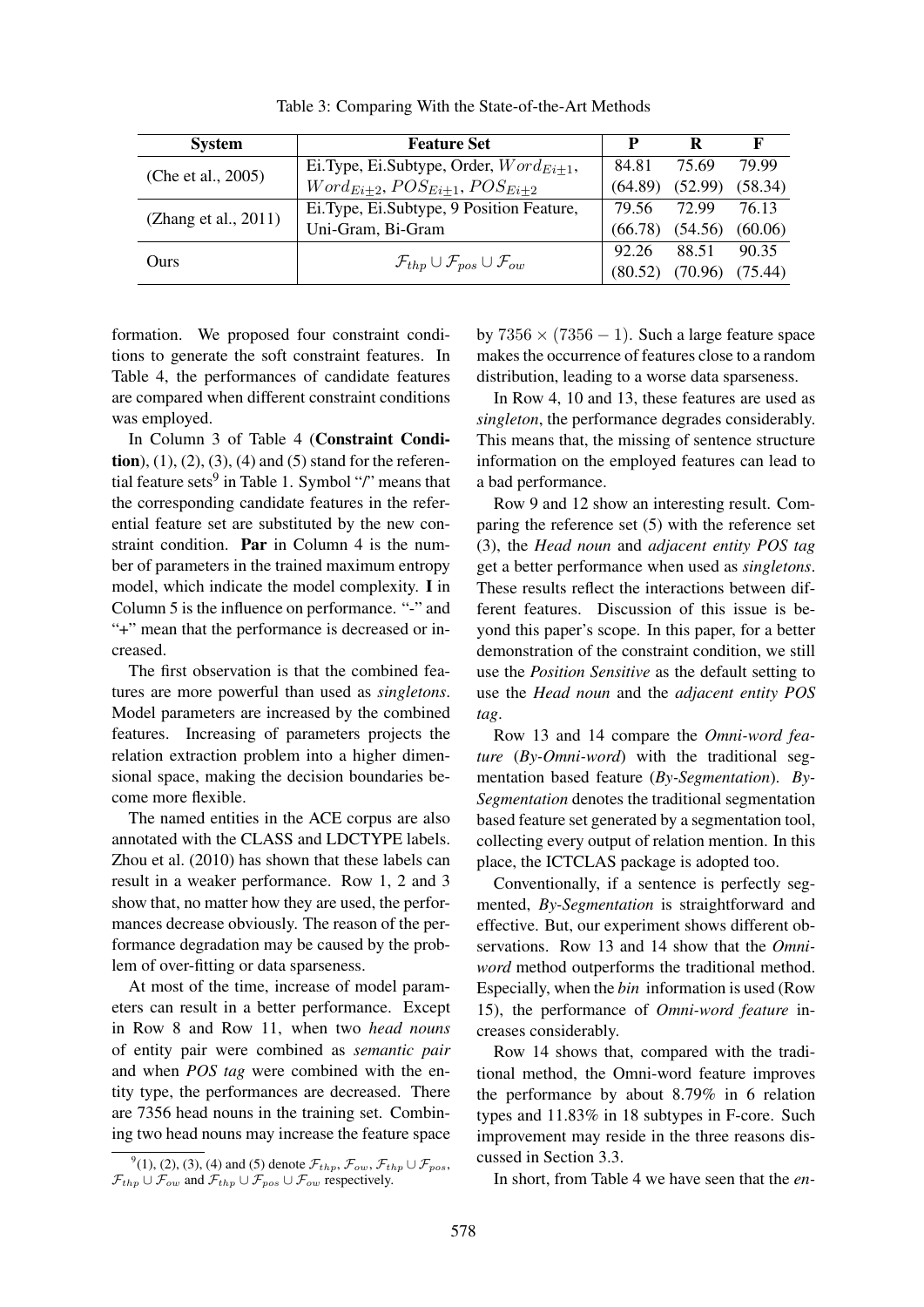| No.                                                                          | <b>Feature</b>                  | <b>Constraint Condition</b>  | Par     | $\overline{\mathbf{P}}$ | $\overline{\mathbf{R}}$ | $\overline{\mathbf{F}}$ | $\overline{\mathbf{I}}$ |
|------------------------------------------------------------------------------|---------------------------------|------------------------------|---------|-------------------------|-------------------------|-------------------------|-------------------------|
| $\mathbf{1}$<br>entity<br>CLASS and<br>$\overline{2}$<br><b>LDCTYPE</b><br>3 |                                 | 21,112                       | 60.29   | 42.82                   | 50.07                   | $-4.39$                 |                         |
|                                                                              | $(1)/$ as singleton             | 21,910                       | (41.70) | (25.18)                 | (31.40)                 | $-12.09$                |                         |
|                                                                              | $\overline{(1)}$ /combined with | 21,159                       | 63.02   | 44.47                   | 52.15                   | $-2.31$                 |                         |
|                                                                              | positional Info                 | 22,013                       | (41.61) | (26.31)                 | (32.24)                 | $-11.25$                |                         |
|                                                                              |                                 | 21,207                       | 63.35   | 47.67                   | $\overline{54.40}$      | $-0.06$                 |                         |
|                                                                              |                                 | $(1)/$ as semantic pair      | 22,068  | (42.98)                 | (31.34)                 | (36.25)                 | $-7.24$                 |
|                                                                              |                                 | $(1)/$ as singleton          | 19,390  | 51.37                   | $\overline{29.16}$      | $\overline{37.20}$      | $-17.26$                |
| $\overline{4}$<br>Type,                                                      |                                 |                              | 147,435 | (32.8)                  | (18.97)                 | (24.06)                 | $-19.43$                |
| 5                                                                            | Subtype                         | $(1)/$ combined with         | 19,524  | 61.77                   | 43.67                   | 51.17                   | $-3.29$                 |
|                                                                              | semantic                        | positional info              | 20,297  | (41.13)                 | (26.83)                 | (32.47)                 | $-11.02$                |
| 6                                                                            | pair                            | $(5)/as$ singleton           | 105,865 | 91.39                   | 87.92                   | 89.62                   | $-0.73$                 |
|                                                                              |                                 |                              | 121,218 | (79.32)                 | (68.73)                 | (73.65)                 | $-1.79$                 |
|                                                                              |                                 | $(3)/$ as singleton          | 21,450  | 85.66                   | 75.74                   | 80.40                   | $-0.36$                 |
| $\overline{7}$                                                               |                                 |                              | 22,409  | (64.38)                 | (57.14)                 | (60.55)                 | $-0.34$                 |
| 8                                                                            | head noun                       | $(3)/$ as semantic pair      | 77,333  | 83.05                   | 73.14                   | 77.78                   | $-2.54$                 |
|                                                                              |                                 |                              | 77,947  | (59.70)                 | (51.70)                 | (55.41)                 | $-5.48$                 |
| 9                                                                            |                                 | 100,963                      | 92.50   | 88.90                   | 90.66                   | $+0.31$                 |                         |
|                                                                              |                                 | $(5)/as$ singleton           | 115,499 | (82.63)                 | (71.67)                 | (76.76)                 | $+1.32$                 |
|                                                                              |                                 |                              | 21,450  | 72.66                   | 61.16                   | 66.41                   | $-13.91$                |
| 10                                                                           | adjacent                        | $(3)/as$ singleton           | 22,409  | (62.42)                 | (45.69)                 | (52.76)                 | $-8.13$                 |
| 11                                                                           | entity POS                      | $\sqrt{(3)}$ /combined with  | 22,151  | 80.66                   | 71.67                   | 75.90                   | $-4.42$                 |
|                                                                              | entity type                     | 23,357                       | (63.41) | (53.16)                 | (57.83)                 | $-3.06$                 |                         |
| tag<br>12                                                                    | $(5)/as$ singleton              | 106,931                      | 92.50   | 88.66                   | 90.54                   | $+0.19$                 |                         |
|                                                                              |                                 | 121,194                      | (82.04) | (71.36)                 | (76.33)                 | $+0.89$                 |                         |
|                                                                              |                                 | $(2)/By-Segmentation$ as     | 36,916  | 67.19                   | 60.12                   | 63.46                   | $-14.28$                |
| 13                                                                           | singleton                       | 41,652                       | (55.85) | (44.50)                 | (49.54)                 | $-10.77$                |                         |
|                                                                              |                                 | $(2)/By-Segmentation$        | 79,430  | 71.12                   | 66.90                   | 68.95                   | $-8.79$                 |
| 14<br>Omni-word                                                              | with bins                       | 84,715                       | (54.76) | (43.50)                 | (48.48)                 | $-11.83$                |                         |
| 15                                                                           | feature                         | $\sqrt{(2)/By-Omni-word}$ as | 47,428  | 69.67                   | 63.77                   | 66.59                   | $-11.15$                |
|                                                                              |                                 | singleton                    | 57,702  | (54.85)                 | (48.84)                 | (51.67)                 | $-8.64$                 |
| 16                                                                           |                                 | $(5)/as$ singleton           | 57,321  | 91.43                   | 86.37                   | 88.83                   | $-1.52$                 |
|                                                                              |                                 | 67,722                       | (76.43) | (69.57)                 | (72.84)                 | $-2.60$                 |                         |

Table 4: Influence of Feature Set

*tity type and subtype* maximize the performance when used as *semantic pair*. *Head noun* and *adjacent entity POS tag* are employed to combine with positional information. *Omni-word feature* with bins information can increase the performance considerably. Our model (in Section 3.3) uses these settings. This insures that the performances of the candidate features are optimized.

## 5 Conclusion

In this paper, We proposed a novel Omni-word feature taking advantages of Chinese sub-phrases. We also introduced the soft constraint method for Chinese relation recognition. The soft constraint utilizes four constraint conditions to catch the structure information in a relation instance. Both the Omni-word feature and soft constrain make better use of information a sentence has, and minimize the deficiency caused by Chinese segmentation and parsing.

The size of the employed lexicon determines the dimension of the feature space. The first impression is that more lexicon entries result in more power. However, more lexicon entries also increase the computational complexity and bring in noises. In our future work, we will study this issue. The notion of soft constraints can also be extended to include more patterns, rules, regexes or syntac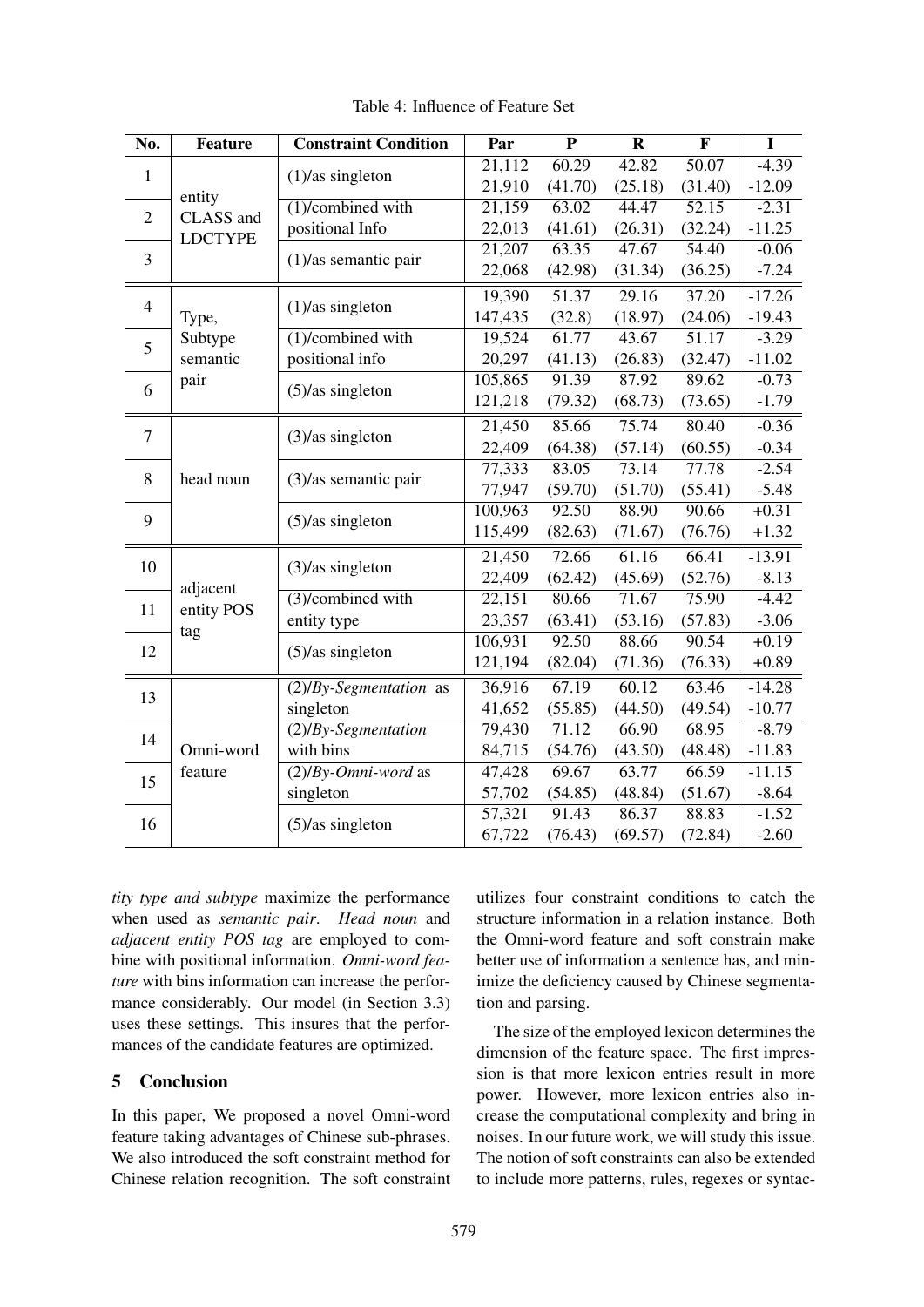tic constraints that have been used for information extraction. The usability of these strategies is also left for future work.

#### Acknowledgments

The research was supported in part by NSF of China (91118005, 91218301, 61221063); 863 Program of China (2012AA011003); Cheung Kong Scholar's Program; Pillar Program of NST (2012BAH16F02); Ministry of Education of China Humanities and Social Sciences Project (12YJC880117); The Ministry of Education Innovation Research Team (IRT13035).

### References

- Eugene Agichtein and Luis Gravano. 2000. Snowball: Extracting relations from large plain-text collections. In *Proceedings of DL '00*, pages 85–94. ACM.
- Michele Banko, Oren Etzioni, and Turing Center. 2008. The tradeoffs between open and traditional relation extraction. *Proceedings of ACL-HLT '08*, pages 28–36.
- Sergey Brin. 1999. Extracting patterns and relations from the world wide web. *The World Wide Web and Databases*, pages 172–183.
- Andrew Carlson, Justin Betteridge, Richard C. Wang, Estevam R. Hruschka Jr, and Tom M. Mitchell. 2010. Coupled semi-supervised learning for information extraction. In *Proceedings of WSDM '10*, pages 101–110.
- Wanxiang Che, Ting Liu, and Sheng Li. 2005. Automatic entity relation extraction. *Journal of Chinese Information Processing*, 19(2):1–6.
- Yu Chen, Wenjie Li, Yan Liu, Dequan Zheng, and Tiejun Zhao. 2010. Exploring deep belief network for chinese relation extraction. In *Proceedings of CLP '10*, pages 28–29.
- Mark Craven and Johan Kumlien. 1999. Constructing biological knowledge bases by extracting information from text sources. In *Proceedings of ISMB '99*, pages 77–86.
- Aron Culotta and Jeffrey Sorensen. 2004. Dependency tree kernels for relation extraction. In *Proceedings of ACL '04*, page 423.
- James R. Curran, Tara Murphy, and Bernhard Scholz. 2007. Minimising semantic drift with mutual exclusion bootstrapping. In *Proceedings of PACLING '07*, pages 172–180.
- Liu Dandan, Hu Yanan, and Qian Longhua. 2012. Exploiting lexical semantic resource for tree kernelbased chinese relation extraction. *Natural Language Processing and Chinese Computing*, pages 213–224.
- Anthony Fader, Stephen Soderland, and Oren Etzioni. 2011. Identifying relations for open information extraction. In *Proceedings of EMNLP '11*, pages 1535–1545.
- Ralph Grishman. 2012. Information extraction: Capabilities and challenges. *Notes prepared for the*.
- Zhou GuoDong, Su Jian, Zhang Jie, and Zhang Min. 2005. Exploring various knowledge in relation extraction. In *Proceedings of ACL '05*, pages 427–434.
- Raphael Hoffmann, Congle Zhang, and Daniel S. Weld. 2010. Learning 5000 relational extractors. In *Proceedings of ACL '10*, volume 10, pages 286– 295.
- Rumjahn Hoosain. 1992. Psychological reality of the word in chinese. *Advances in psychology*, 90:111– 130.
- He Hu and Xiaoyong Du. 2012. Radical features for chinese text classification. In *Proceedings of FSKD '12*, pages 720–724.
- Changning Huang and Hai Zhao. 2007. Chinese word segmentation : A decade review. *Journal of Chinese Information Processing*, 21(3):8–19.
- Ruihong Huang, Le Sun, and Yuanyong Feng. 2008. Study of kernel-based methods for chinese relation extraction. *Information Retrieval Technology*, pages 598–604.
- Nanda Kambhatla. 2004. Combining lexical, syntactic, and semantic features with maximum entropy models for extracting relations. In *Proceedings of ACL-demo '04*, page 22.
- Zhang Le. 2004. Maximum entropy modeling toolkit for python and c++. *Natural Language Processing Lab, Northeastern University, China*.
- Wenjie Li, Peng Zhang, Furu Wei, Yuexian Hou, and Qin Lu. 2008. A novel feature-based approach to chinese entity relation extraction. In *Proceedings of HLT-Short '08*, pages 89–92.
- Nanyuan Liang. 1984. Written chinese word segmentation system-cdws. *Journal of Beijing Institute of Aeronautics and Astronautics*, 4.
- Ruqi Lin, Jinxiu Chen, Xiaofang Yang, and Honglei Xu. 2010. Research on mixed model-based chinese relation extraction. In *Proceedings of ICCSIT '10*, volume 1, pages 687–691.
- Andrew McCallum. 2005. Information extraction: Distilling structured data from unstructured text. *Queue*, 3(9):48–57.